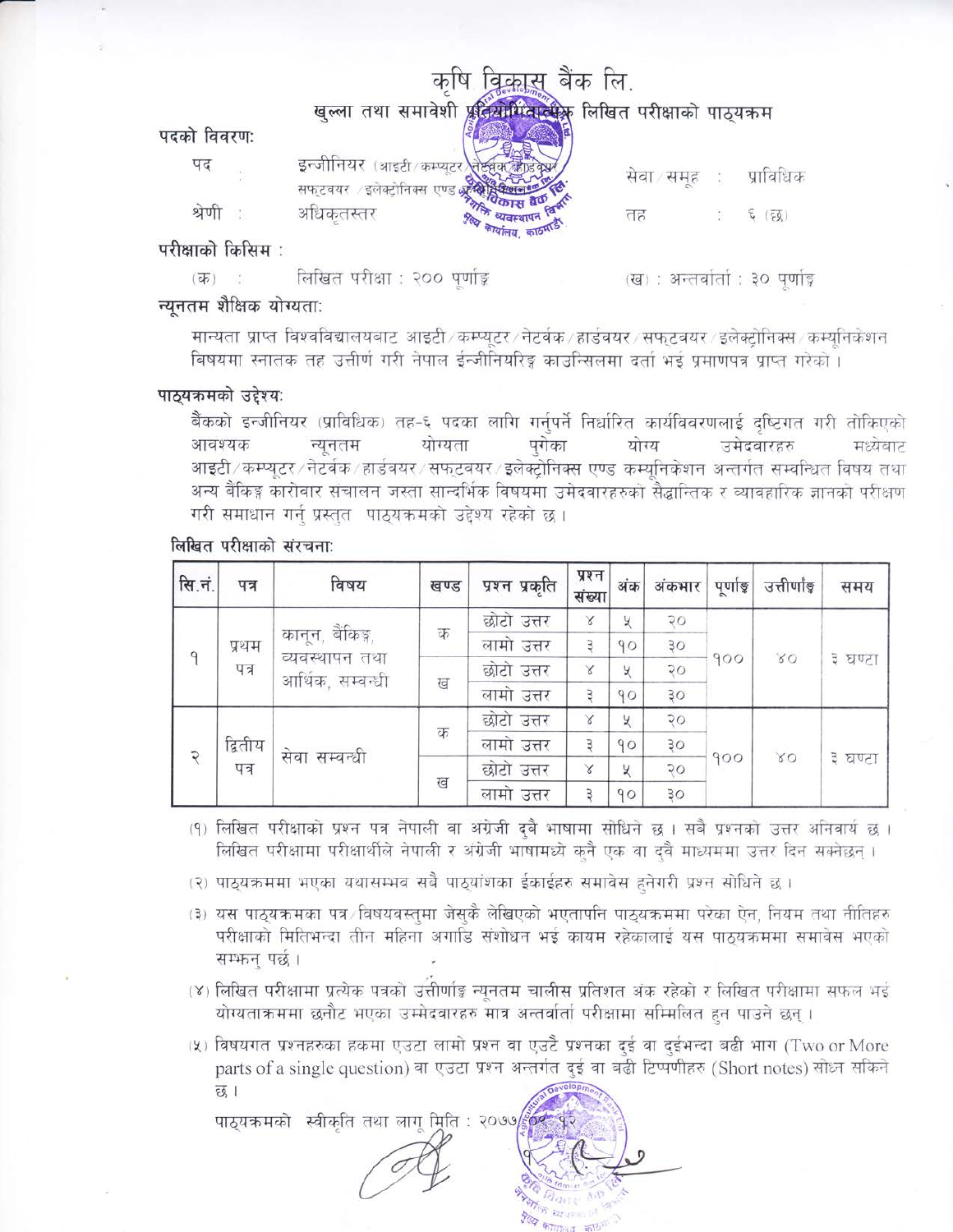# प्रथम-पत्र : कानून, बैकिङ्ग, व्यवस्थापन तथा आर्थिक सम्वन्धी

|                                      |  | छाटा उत्तर              | े ४ प्रश्न X ५ अंक = २० |  |
|--------------------------------------|--|-------------------------|-------------------------|--|
| `खण्ड−कः कानून तथा बैंकिङ्ग सम्वन्धी |  | लामा उत्तर              | ३ प्रश्न ४१० अक =३०     |  |
|                                      |  | पाठ्यक्रमको इकाई विभाजन |                         |  |
| बंदा न.                              |  |                         |                         |  |
| प्रश्न संख्या।                       |  |                         |                         |  |

**ऐन, नियम**: नेपाल राष्ट्र बैंक ऐन, २०५८, बैंक तथा वित्तीय संस्था सम्बन्धी ऐन, २०७३, बैंकिङ्ग कसुर  $(9)$ तथा सजाय ऐन, २०६४, सम्पत्ति शद्बीकरण (मनी लाउण्डरिङ्ग) निवारण ऐन, २०६४, कम्पनी ऐन, २०६३, विद्यतिय (इलेक्टोनिक) कारोबार ऐन, २०६३ तथा **नेपाल राष्ट बैंकबाट जारी एकिकत निर्देशन सम्बन्धी** जानकारी ।

- **बैंकिङ्ग प्रणाली:** अवधारणा, विकासक्रम, बैंकका प्रकार तथा कार्यहरु, नेपालको आर्थिक विकासमा बैंकिङ्ग  $(2)$ क्षेत्रको महत्व, वर्तमान अवस्था, केन्द्रीय बैंकको स्थापना, भमिका, काम, कर्तब्य र अधिकार, नेपालमा बैंकिङ्ग क्षेत्रको वर्गीकरण तथा बैंक तथा वित्तीय संस्थाहरुको काम, कर्तव्य र अधिकार, बैंकिङ्ग क्षेत्रको सम्भावना, अवसर तथा चुनौतिहरु, बैंकिङ्ग व्यवसायमा जोखिम र न्यूनीकरणका उपायहरु ।
- **बैंकिङ्ग सेवाहरुः** निक्षेप सेवा, कर्जा सेवा, विप्रेषण, प्रतीतपत्र, बैंक जमानत कारोवारको अवधारणा, महत्व  $(3)$ र प्रकार, कोष र गैह्र कोषमा आधारित कारोवारहरु, कर्जा चक्र, कर्जाको वर्गीकरण, Branchless Banking, Any Branch Banking System (ABBS), Mobile Banking, Internet Banking, SWIFT, Debit Card, Credit Card, ATM, PoS, QR code, Online account, Good for Payment Cheque, Manager's Cheque, Locker, Financial Literacy, Digital Literacy, Kisan Credit Card/Apps, Opportunities and Challenges of Digital Banking in Nepal, बैंकिङ्ग शब्दावली (Banking Terminology) |
- (४) कृषि विकास बैंक लि.: बैंकको स्थापना, विकासक्रम, कार्यप्रकृति, दूरदृष्टि, ध्येय, उद्देश्य, संगठनात्मक संरचना, कारोवारको अवस्था, वासलातको आकार, विद्यमान सबल एवं दुर्बल पक्ष तथा अवसर र चनौतिहरु, कृषि विकास बैंक लि. कर्मचारी सेवा विनियमावली, २०६२, बैंक तथा वित्तीय संस्थामा कार्यरत कर्मचारीले पालना गर्नुपर्ने आचरण तथा अनुशासन ।

|                | खण्ड-खः |                                | छोटो उत्तर              | ४ प्रश्न X X अक $=$ २० |            |                      |  |
|----------------|---------|--------------------------------|-------------------------|------------------------|------------|----------------------|--|
|                |         | व्यवस्थापन तथा आर्थिक सम्वन्धी |                         |                        | लामा उत्तर | ३ प्रश्न ४१० अंक =३० |  |
|                |         |                                | पाठ्यक्रमको इकाई विभाजन |                        |            |                      |  |
| बंदा नं.       |         |                                |                         |                        |            |                      |  |
| प्रश्न संख्या। |         |                                |                         |                        |            |                      |  |

Organization 1) Management: concept, Structure, objectives & principles. Communication System, Organization change & development, Organization cultural, Organization governance, Management concept, Principles, Types & Functions, Key management process, Current issues of management, Management Information System and its comportance, Time Management, Crisis Management, Conflict Management, Change Management, Knowledge Management, Record Management,

Stress Management.

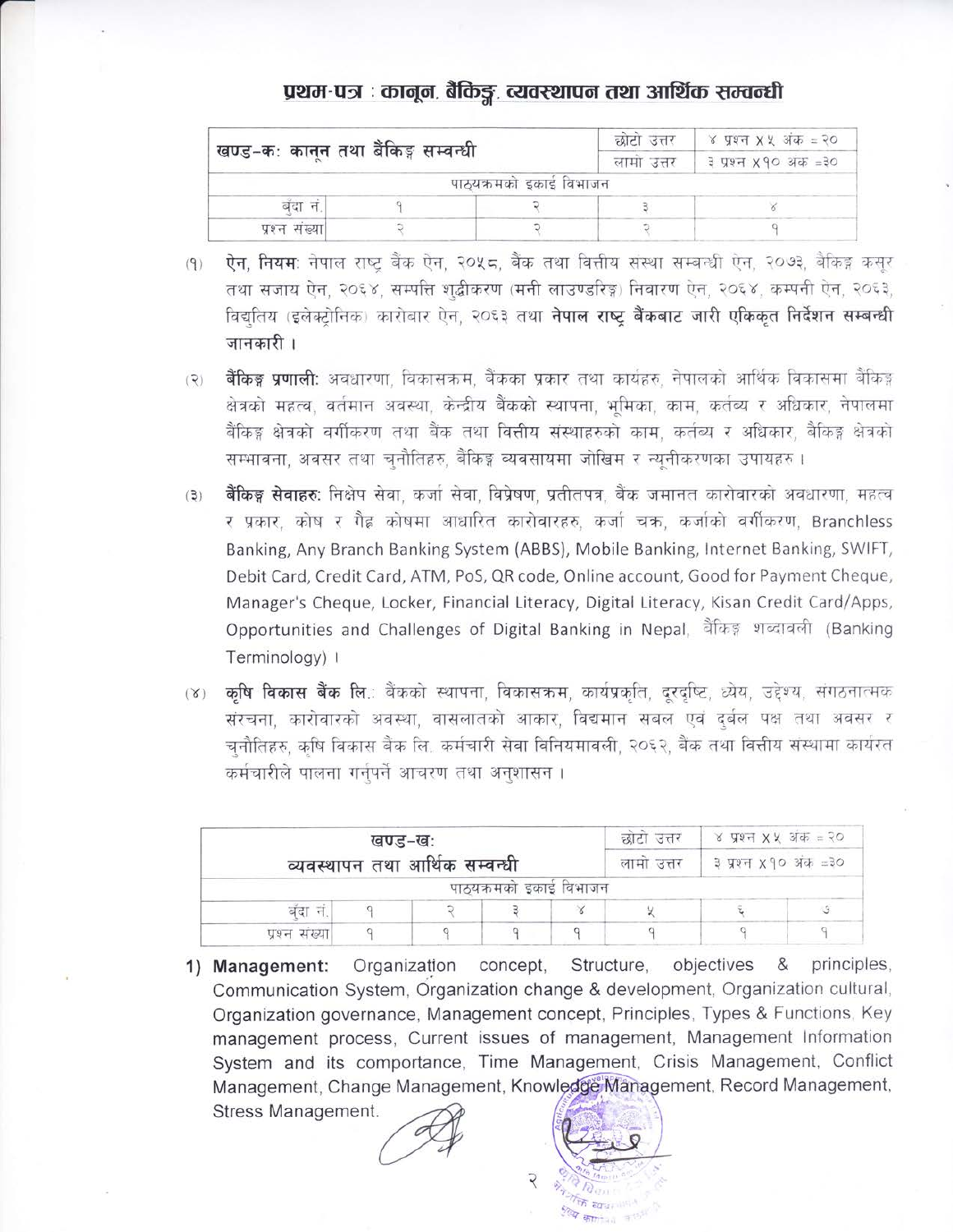- 2) Human Resource Management: Concept, function and importance of HRM, HR Planning, Recruitment & selection, Training & development, Job description, Job specification & Job analysis, Motivation, Reward& Punishment, Performance appraisal, Career Planning, Employee ethics, Human Resource Information System, Moral values, Retirement & Socialization, Industrial Relation & Collective Bargening.
- 3) Economics: Characterstics of Nepalese economy, GDP, National Income, Percapita Income, Interest Rate, Inflation, Investment, Saving, Government Securities, Balance of Payment, Money market, Capital market.
- 4) Strategic & Risk Management: Strategic planning framework, Strategy formulation process and methods, SWOT analysis, Risk Management Concept, Identification, Types, Measurement, Cyber securities, IT risk management techniques and strategies, Contingency planning and management.
- 5) Project Management: Concept, Project identification, formulation, appraisal, implementation, monitoring, evaluation and control.
- 6) Fiscal & Monetary policy: Concept, feature, objectives and instruments of monetary policy& fiscal policy.
- 7) Information Technology: Computer System (Input Device, Output Device), Operating System, Application software, MS office system, Internet, Intranet, Extranet and e-mail system. Database management system. Hardware, Networking, Backup, Related threats. Need of core banking system (CBS) in banking business, Importance & related risks of CBS in banking institution.

| द्वितीय-पत्रः सेवा सम्वन्धी |  |
|-----------------------------|--|
|                             |  |

|               |                       | छोटो उत्तर              | ४ प्रश्न X X अंक = २० |            |                     |
|---------------|-----------------------|-------------------------|-----------------------|------------|---------------------|
|               | खण्ड-कः सेवा सम्वन्धी |                         |                       | लामा उत्तर | ३ प्रश्न ४१० अक =३० |
|               |                       | पाठ्यक्रमको इकाइ विभाजन |                       |            |                     |
| बंदा न        |                       |                         |                       |            |                     |
| प्रश्न संख्या |                       |                         |                       |            |                     |

#### 1) **Basic Electrical and Electronics Engineering**

Basic Circuit Theory, AC Circuit Fundamentals, Magnetic Circuits and Transformers, Semiconductors, Diodes and Transistors.

#### $2)$ **Digital Design**

Digital and Analog Systems, Number Systems, Logic Elements, Combinational Logic Circuits, Sequential Logic, Arithmetic Circuits, Counter and Registers, IC Logic Families, Memory Devices

#### Microprocessor, Computer Architecture and Organization 3)

Von Neumann/Harvard Architecture, Computer-Instruction, Addressing Modes, CPU and Memory Organization, Input/output and Storage Devices, RISC and CISC Architectures, Design of Pipeline Architecture, Recent Trends and Developments

> के द्यावस्था <sup>हर्</sup> य कार्यालय, काठमाडी

Э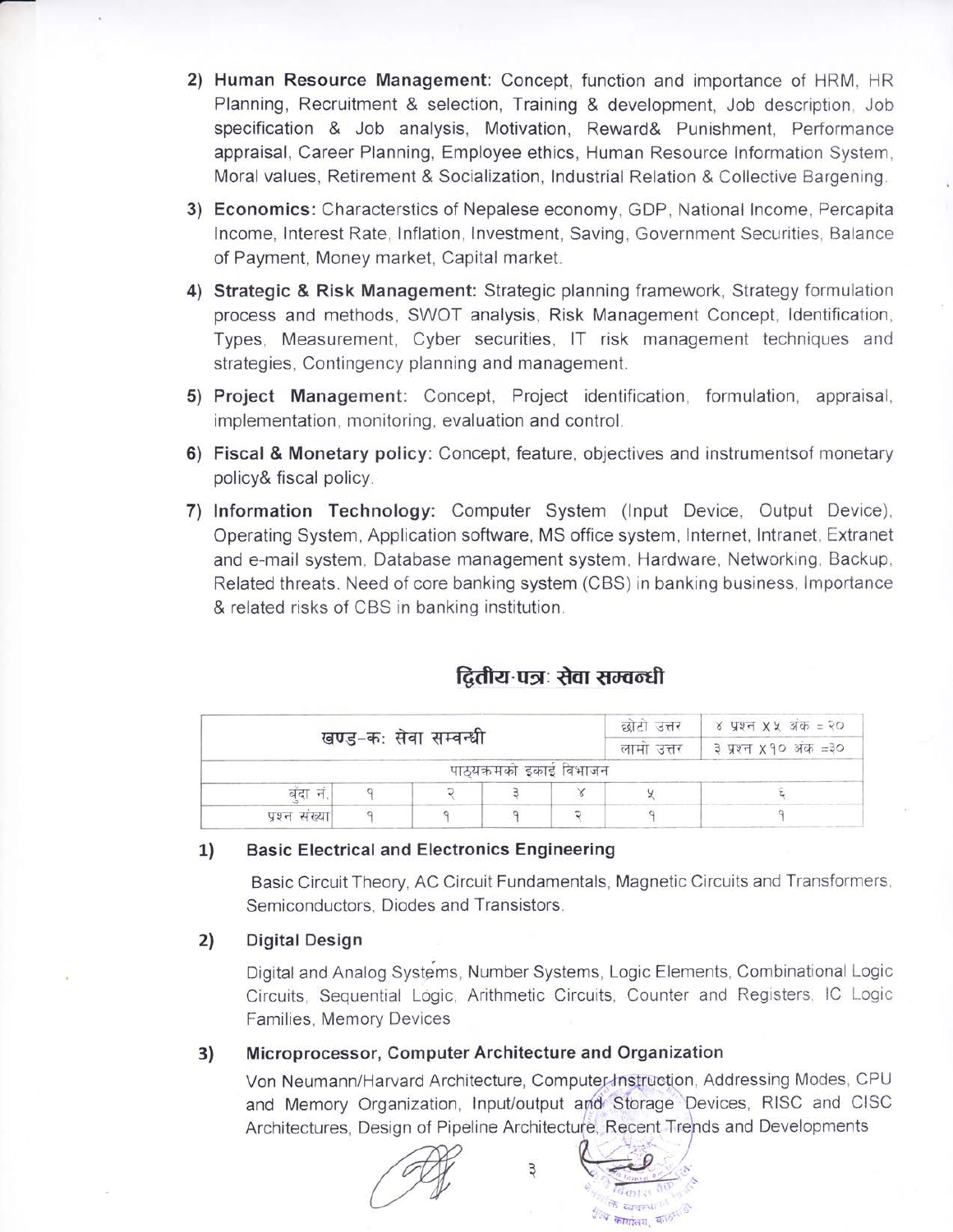#### 4) Database Management System

Data Abstraction and Independence, Schema and Instances, DDL, DML, DCL, E-R Model, Relationship and Relationship Sets, Relational Languages and Models (SQL, Embedded SQL), Query Processing and Optimizations, Transaction Processing and Concurrency Control, Crash Recovery, Database Replication, Parallel and Distributed Databases, Data Mining, Data Warehouse, Data Privacy & Security, New Trends in Database Systems.

#### 5) **Structured and Object-Oriented Programming**

Data types, Abstract Date Types, Operators, variables and assignments, control structures. Procedure/function, Class definitions, encapsulation, inheritance, object composition. Polymorphism, Programming with C, C++ and Java.

#### 6) **Artificial Intelligence**

Search, Planning, Automated Reasoning, Machine Learning, Natural Language Processing, Necessity of Artificial Intelligence in Banking Systems

|               | खण्ड-खः सेवा सम्वन्धी |                         | छोटी उत्तर<br>लामा उत्तर | ४ प्रश्न XX अक $=$ २०<br>३ प्रश्न ४१० अंक =३० |  |
|---------------|-----------------------|-------------------------|--------------------------|-----------------------------------------------|--|
|               |                       | पाठ्यक्रमको इकाई विभाजन |                          |                                               |  |
| बदा न         |                       |                         |                          |                                               |  |
| प्रश्न संख्या |                       |                         |                          |                                               |  |

### 1) Operating System

OS Principles and Components, Process and Process Scheduling, Mutual Exclusion, Deadlock, Memory Management, Input/output and files, File System Implementation, different types of OS (UNIX, LINUX, AIX, WINDOWS, IOS), Case Study in System Administration in AIX, Windows Server and Linux Operating Systems, Distributed Systems, Client Server Computing.

### 2) Computer Networks

Converged Networks, Network Topologies, OSI and TCP/IP Protocol Stack, Medium Access Control (MAC), CSMA/CD, Congestion Control and QoS, IP Addressing (IPv4 and IPv6), VLSM, Routing Protocols (Static, Dynamic), Interior and Exterior Routing (RIP, EIGRP, OSPF, BGP), Error Control (FEC, ARQ, CRC and Checksum), Network Management, Virtual Private Networks, Virtual LANs, Transport Layer Protocols (TCP and UDP), Application Layer Protocols (DNS, DHCP, SMTP, SNMP, FTP, TFTP), Cryptography (Symmetric, Asymmetric,), Public Key Infrastructure (PKI), Digital Certificates and Signatures. Case Study in designing Enterprise Networks maintaining Scalability, Fault Tolerance, QoS and Security,

# 3) Software Engineering Principles

3.1 Software Process: Software Process models, risk-driven approaches

Χ

- 3.2 Software Project Management: Relationship to lifecycle, project planning, project control, project organization, risk management, cost models, configuration management, version control, quality assurance, metrics
- 3.3 Software Requirements: Requirements analysis requirements solicitation. analysis tools, requirements definition, requirements specification, static and dynamic specifications, requirements review
- 3.4 Software Design: Design for reuse, design for change, design notations, design